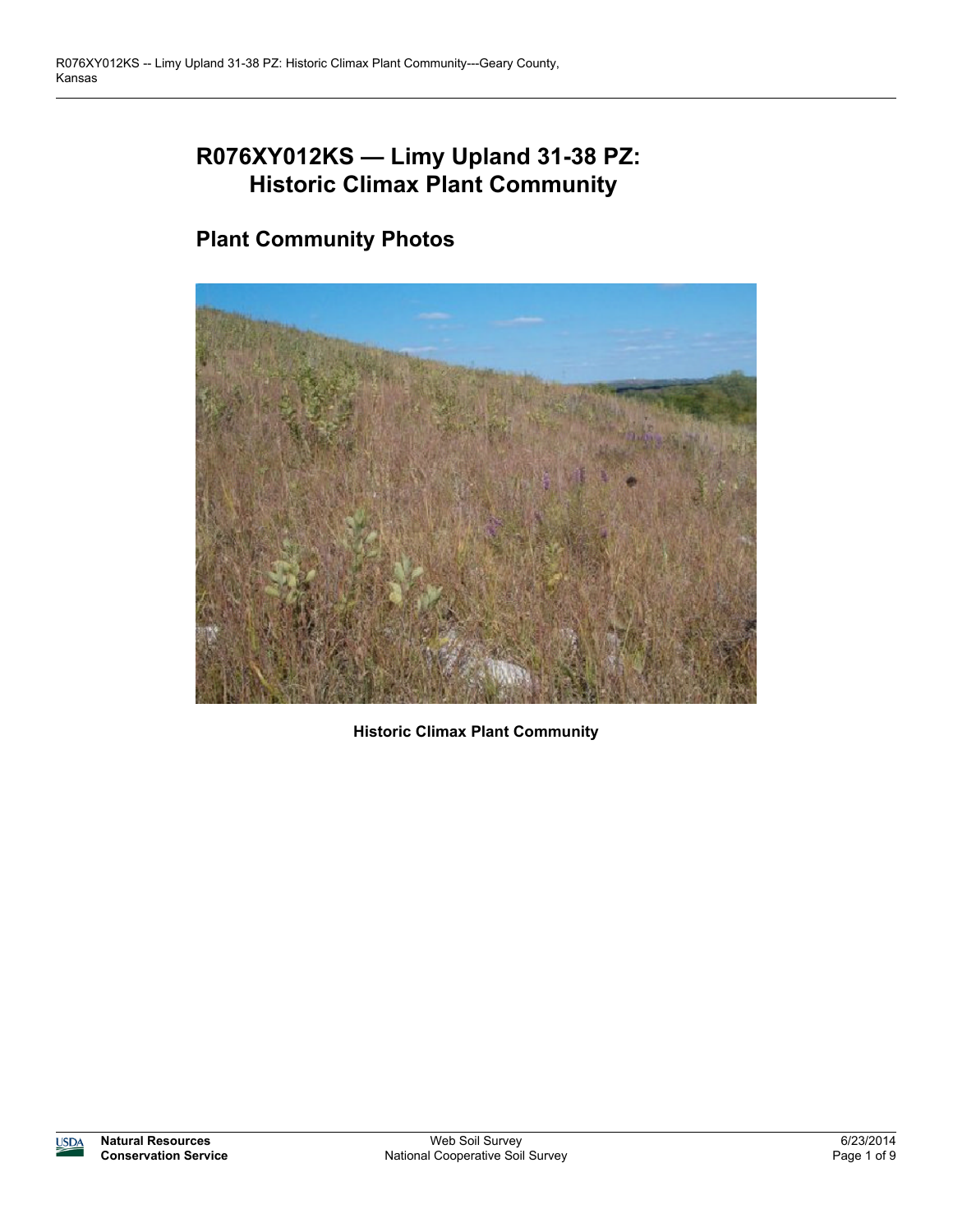#### **Plant Community Description**

The interpretive plant community for this site is the Historic Climax Plant Community (HCPC). This plant community represents the original plant community that existed prior to European settlement. The site is characterized as a grassland with a minor scattering of shrubs. It is dominated by tall warm season grasses including big bluestem, switchgrass and Indiangrass. The major midgrass is little bluestem. Combined, these grasses will account for 70 to 80 percent of vegetation produced annually. Other prevalent grasses are sideoats grama, western wheatgrass and blue grama. Scattered throughout are minor amounts of numerous mid and shortgrasses.

The site supports a wide variety of legume species which are interspersed throughout the grass sward. The most abundant are slimflower scurfpea, Nuttall's sensitive-briar, Maxmilian sunflower, prairie bundleflower and blue wild indigo. Other important forbs include compassplant, wholeleaf rosinweed, dotted blazing star, pitcher sage, upright prairie coneflower, and Cuman ragweed.

Leadplant and Jersey tea are low growing shrubs that occur over the site. Unlike most shrubs, these plants are both quite tolerant to fire. Occasional clumps of coralberry and fragrant sumac may be found on the steeper sloped exposures or in areas of rock outcrops.

This is a stable plant community when adequately managed. A prescribed grazing program that incorporates periods of deferment during the growing season benefits the tallgrasses and even the more palatable forb species. Moderately sloping areas are readily grazed while steeply sloped ones are less intensively grazed. Excessive grazing and livestock trailing can quickly impact soil stability on this site and lead to sheet and gully erosion.

### **Plant Community Tables**

| <b>Annual Production (Lbs/Acre)</b> |       |                             |       |  |  |  |
|-------------------------------------|-------|-----------------------------|-------|--|--|--|
| <b>Plant Type</b>                   | Low   | <b>Representative Value</b> | High  |  |  |  |
| Grass/Grasslike                     | 3,100 | 4,300                       | 5,650 |  |  |  |
| Forb                                | 350   | 500                         | 625   |  |  |  |
| Shrub/Vine                          | 150   | 200                         | 225   |  |  |  |
| Tree                                | 0     | 0                           | 0     |  |  |  |
| <b>Totals</b>                       | 3,600 | 5,000                       | 6,500 |  |  |  |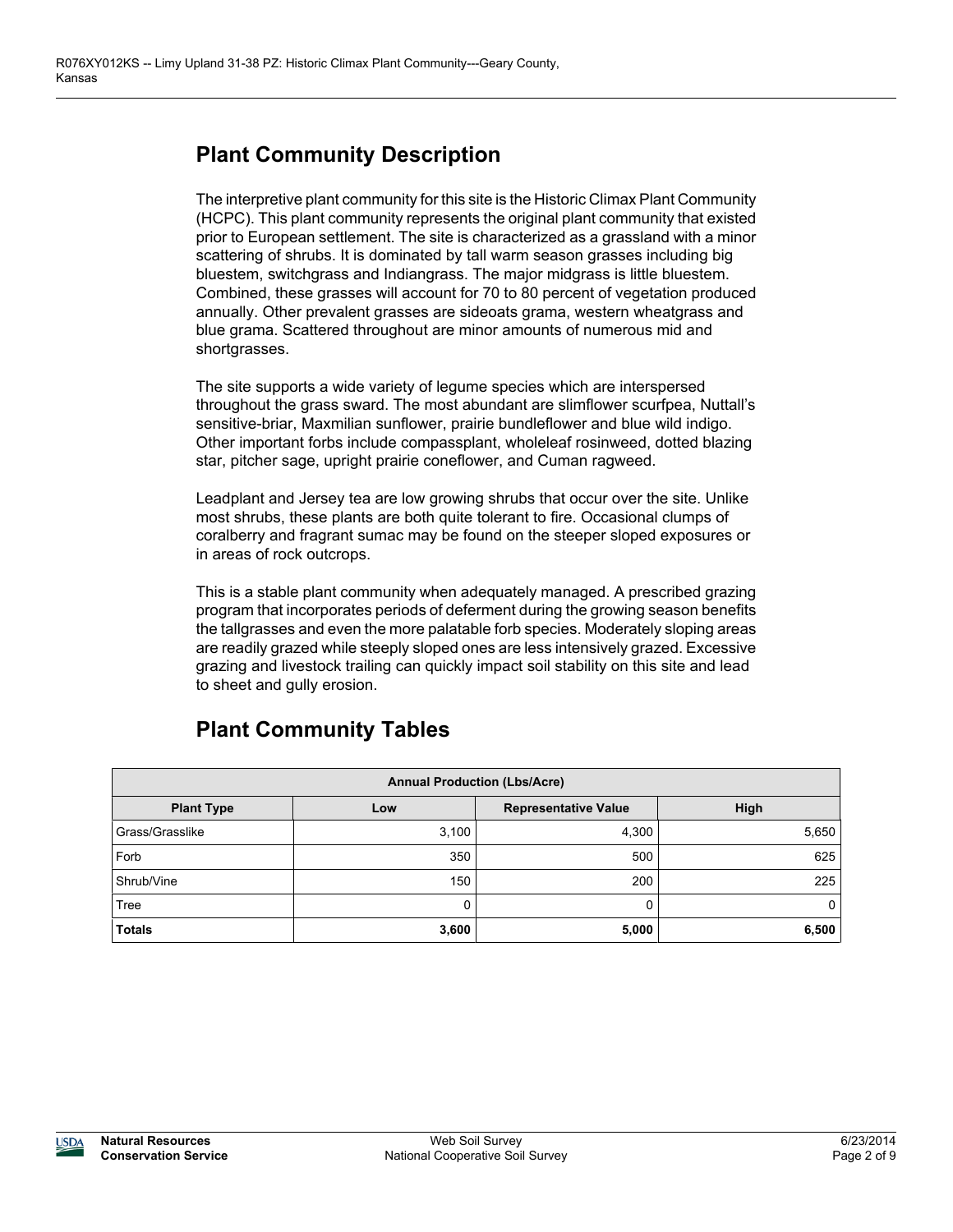| <b>Plant Species Composition (Lbs/Acre)</b> |                          |                                          |             |                                                    |  |
|---------------------------------------------|--------------------------|------------------------------------------|-------------|----------------------------------------------------|--|
|                                             |                          | <b>Grass/Grasslike</b>                   |             |                                                    |  |
| Group                                       | <b>Plant Common Name</b> | <b>Plant Scientific Name</b>             |             | <b>Annual Production</b><br><b>Pounds Per Acre</b> |  |
|                                             |                          |                                          | Low         | High                                               |  |
| 1: Grass/Grasslike                          |                          |                                          | 1900        | 3550                                               |  |
|                                             | big bluestem             | Andropogon gerardii                      | 1400        | 2600                                               |  |
|                                             | switchgrass              | Panicum virgatum                         | 150         | 350                                                |  |
|                                             | Indiangrass              | Sorghastrum nutans                       | 200         | 500                                                |  |
|                                             | eastern gamagrass        | Tripsacum dactyloides                    | 0           | 100                                                |  |
| 2: Grass/Grasslike                          |                          |                                          | 700         | 1200                                               |  |
|                                             | little bluestem          | Schizachyrium scoparium                  | 700         | 1200                                               |  |
| 3: Grass/Grasslike                          |                          |                                          | 400         | 700                                                |  |
|                                             | prairie threeawn         | Aristida oligantha                       | 0           | 20                                                 |  |
|                                             | purple threeawn          | Aristida purpurea                        | 0           | 20                                                 |  |
|                                             | sideoats grama           | Bouteloua curtipendula                   | 100         | 400                                                |  |
|                                             | blue grama               | Bouteloua gracilis                       | 40          | 100                                                |  |
|                                             | hairy grama              | Bouteloua hirsuta                        | 10          | 60                                                 |  |
|                                             | buffalograss             | Bouteloua dactyloides                    | 10          | 50                                                 |  |
|                                             | tumble windmill grass    | Chloris verticillata                     | 0           | 20                                                 |  |
|                                             | Carolina crabgrass       | Digitaria cognata                        | 0           | 20                                                 |  |
|                                             | prairie cupgrass         | Eriochloa contracta                      | 0           | 20                                                 |  |
|                                             | gummy lovegrass          | Eragrostis curtipedicellata              | 0           | 20                                                 |  |
|                                             | plains lovegrass         | Eragrostis intermedia                    | 0           | 30                                                 |  |
|                                             | purple lovegrass         | Eragrostis spectabilis                   | 0           | 30                                                 |  |
|                                             | plains muhly             | Muhlenbergia cuspidata                   | 0           | 20                                                 |  |
|                                             | rock muhly               | Muhlenbergia sobolifera                  | 0           | 20                                                 |  |
|                                             | witchgrass               | Panicum capillare                        | 0           | 20                                                 |  |
|                                             | fall panicgrass          | Panicum dichotomiflorum                  | 0           | 20                                                 |  |
|                                             | vine mesquite            | Panicum obtusum                          | 0           | $20\,$                                             |  |
|                                             | tumblegrass              | Schedonnardus paniculatus                | 0           | 20                                                 |  |
|                                             | composite dropseed       | Sporobolus compositus var.<br>compositus | 20          | 40                                                 |  |
|                                             | sand dropseed            | Sporobolus cryptandrus                   | 0           | $30\,$                                             |  |
|                                             | purpletop tridens        | Tridens flavus                           | $\mathsf 0$ | 30                                                 |  |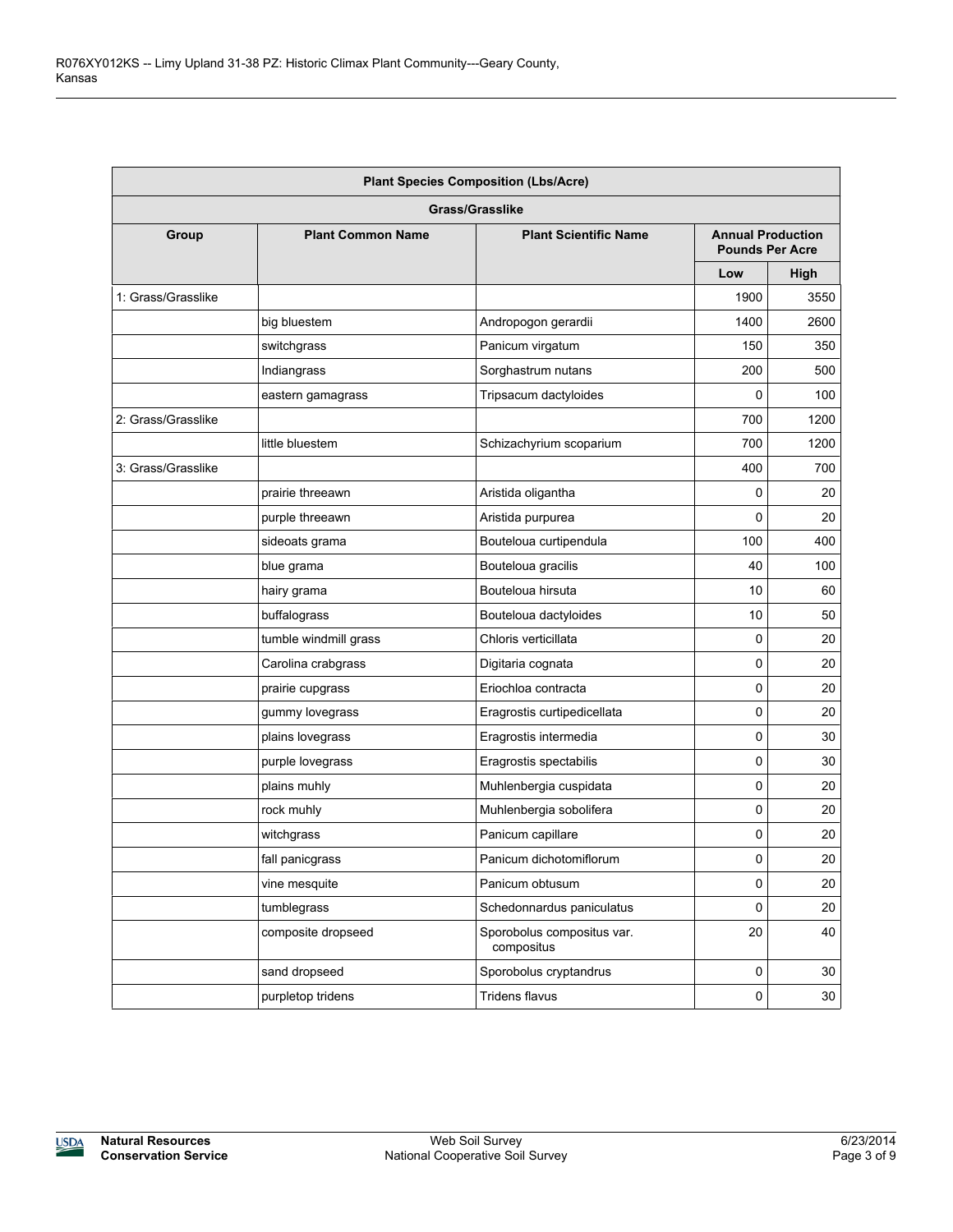| <b>Plant Species Composition (Lbs/Acre)</b> |                          |                                                  |          |                                                    |  |  |  |  |
|---------------------------------------------|--------------------------|--------------------------------------------------|----------|----------------------------------------------------|--|--|--|--|
| Grass/Grasslike                             |                          |                                                  |          |                                                    |  |  |  |  |
| Group                                       | <b>Plant Common Name</b> | <b>Plant Scientific Name</b>                     |          | <b>Annual Production</b><br><b>Pounds Per Acre</b> |  |  |  |  |
|                                             |                          |                                                  | Low      | High                                               |  |  |  |  |
| 4: Grass/Grasslike                          |                          |                                                  | 100      | 200                                                |  |  |  |  |
|                                             | field brome              | <b>Bromus arvensis</b>                           | 0        | 0                                                  |  |  |  |  |
|                                             | smooth brome             | Bromus inermis                                   | 0        | 0                                                  |  |  |  |  |
|                                             | cheatgrass               | Bromus tectorum                                  | 0        | 0                                                  |  |  |  |  |
|                                             | Scribner's rosette grass | Dichanthelium oligosanthes var.<br>scribnerianum | 10       | 40                                                 |  |  |  |  |
|                                             | fall rosette grass       | Dichanthelium wilcoxianum                        | 0        | 20                                                 |  |  |  |  |
|                                             | Canada wildrye           | Elymus canadensis                                | 10       | 40                                                 |  |  |  |  |
|                                             | squirreltail             | Elymus elymoides ssp. elymoides                  | 0        | 20                                                 |  |  |  |  |
|                                             | porcupinegrass           | Hesperostipa spartea                             | 0        | 30                                                 |  |  |  |  |
|                                             | foxtail barley           | Hordeum jubatum                                  | 0        | 20                                                 |  |  |  |  |
|                                             | little barley            | Hordeum pusillum                                 | 0        | 20                                                 |  |  |  |  |
|                                             | Torrey's rush            | Juncus torreyi                                   | $\Omega$ | 20                                                 |  |  |  |  |
|                                             | prairie Junegrass        | Koeleria macrantha                               | 0        | 20                                                 |  |  |  |  |
|                                             | tall fescue              | Schedonorus arundinaceus                         | 0        | 0                                                  |  |  |  |  |
|                                             | western wheatgrass       | Pascopyrum smithii                               | 20       | 60                                                 |  |  |  |  |
|                                             | Kentucky bluegrass       | Poa pratensis                                    | 10       | 30                                                 |  |  |  |  |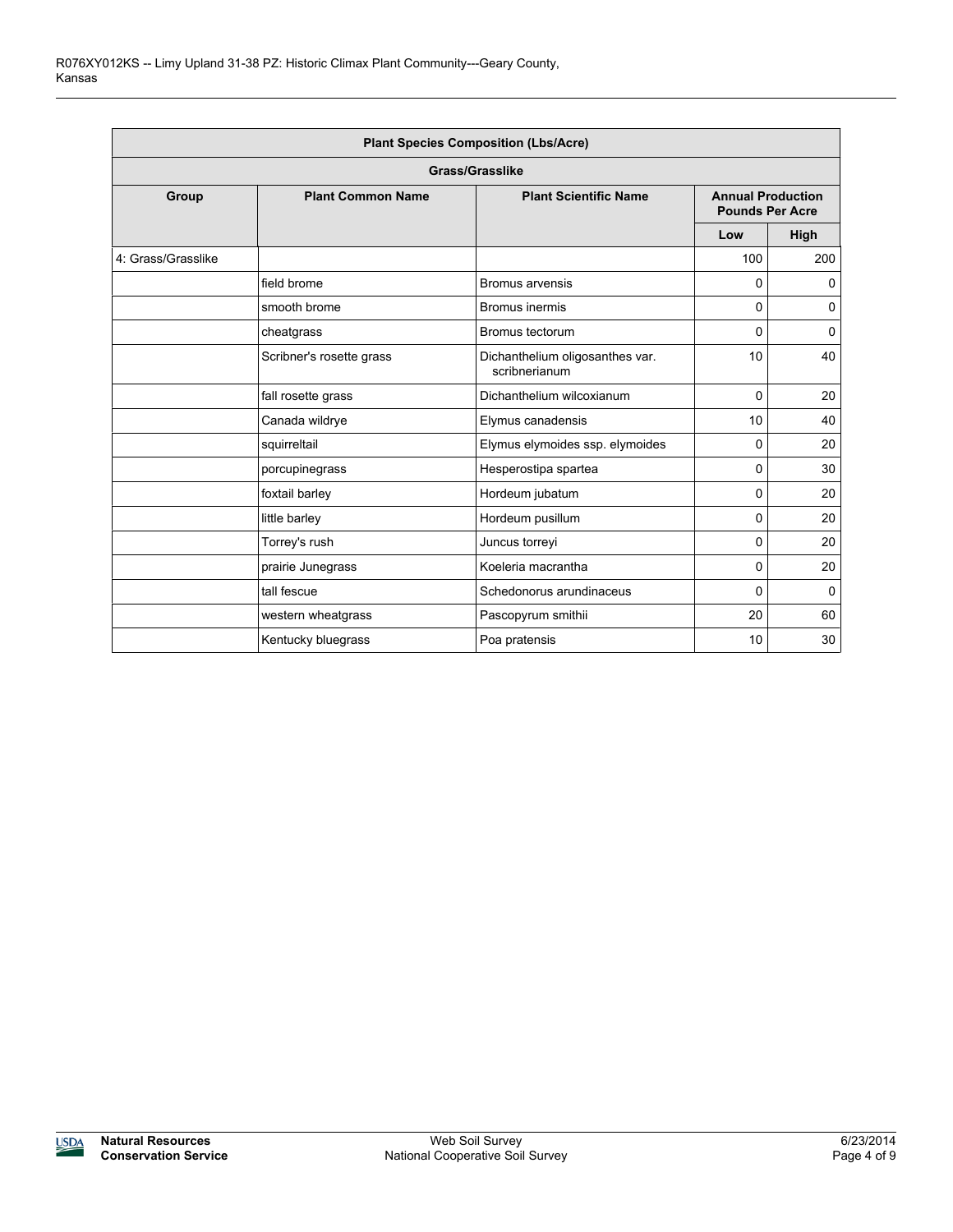|         | <b>Plant Species Composition (Lbs/Acre)</b> |                                         |                                                    |          |  |  |  |  |
|---------|---------------------------------------------|-----------------------------------------|----------------------------------------------------|----------|--|--|--|--|
|         | Forb                                        |                                         |                                                    |          |  |  |  |  |
| Group   | <b>Plant Common Name</b>                    | <b>Plant Scientific Name</b>            | <b>Annual Production</b><br><b>Pounds Per Acre</b> |          |  |  |  |  |
|         |                                             |                                         | Low                                                | High     |  |  |  |  |
| 5: Forb |                                             |                                         | 125                                                | 225      |  |  |  |  |
|         | prairie acacia                              | Acacia angustissima                     | 0                                                  | 30       |  |  |  |  |
|         | groundplum milkvetch                        | Astragalus crassicarpus                 | 0                                                  | 20       |  |  |  |  |
|         | blue wild indigo                            | Baptisia australis var. minor           | 10                                                 | 40       |  |  |  |  |
|         | golden prairie clover                       | Dalea aurea                             | 0                                                  | 20       |  |  |  |  |
|         | white prairie clover                        | Dalea candida                           | 0                                                  | 20       |  |  |  |  |
|         | nineanther prairie clover                   | Dalea enneandra                         | 0                                                  | 20       |  |  |  |  |
|         | purple prairie clover                       | Dalea purpurea var. purpurea            | 10                                                 | 30       |  |  |  |  |
|         | Illinois bundleflower                       | Desmanthus illinoensis                  | 10                                                 | 30       |  |  |  |  |
|         | Illinois ticktrefoil                        | Desmodium illinoense                    | 0                                                  | 20       |  |  |  |  |
|         | sessileleaf ticktrefoil                     | Desmodium sessilifolium                 | 0                                                  | 30       |  |  |  |  |
|         | roundhead lespedeza                         | Lespedeza capitata                      | 0                                                  | 30       |  |  |  |  |
|         | sericea lespedeza                           | Lespedeza cuneata                       | 0                                                  | 0        |  |  |  |  |
|         | sweetclover                                 | Melilotus officinalis                   | 0                                                  | $\Omega$ |  |  |  |  |
|         | Nuttall's sensitive-briar                   | Mimosa nuttallii                        | 20                                                 | 50       |  |  |  |  |
|         | purple locoweed                             | Oxytropis lambertii var. lambertii      | $\mathbf{0}$                                       | 20       |  |  |  |  |
|         | large Indian breadroot                      | Pediomelum esculentum                   | 0                                                  | 20       |  |  |  |  |
|         | silky sophora                               | Sophora nuttalliana                     | $\mathbf{0}$                                       | 30       |  |  |  |  |
| 6: Forb |                                             |                                         | 150                                                | 250      |  |  |  |  |
|         | Maximilian sunflower                        | Helianthus maximiliani                  | 20                                                 | 60       |  |  |  |  |
|         | stiff sunflower                             | Helianthus pauciflorus ssp. pauciflorus | 10                                                 | 30       |  |  |  |  |
|         | pitcher sage                                | Salvia azurea var. grandiflora          | 10                                                 | 40       |  |  |  |  |
|         | wholeleaf rosinweed                         | Silphium integrifolium                  | 30                                                 | 80       |  |  |  |  |
|         | compassplant                                | Silphium laciniatum                     | 30                                                 | 80       |  |  |  |  |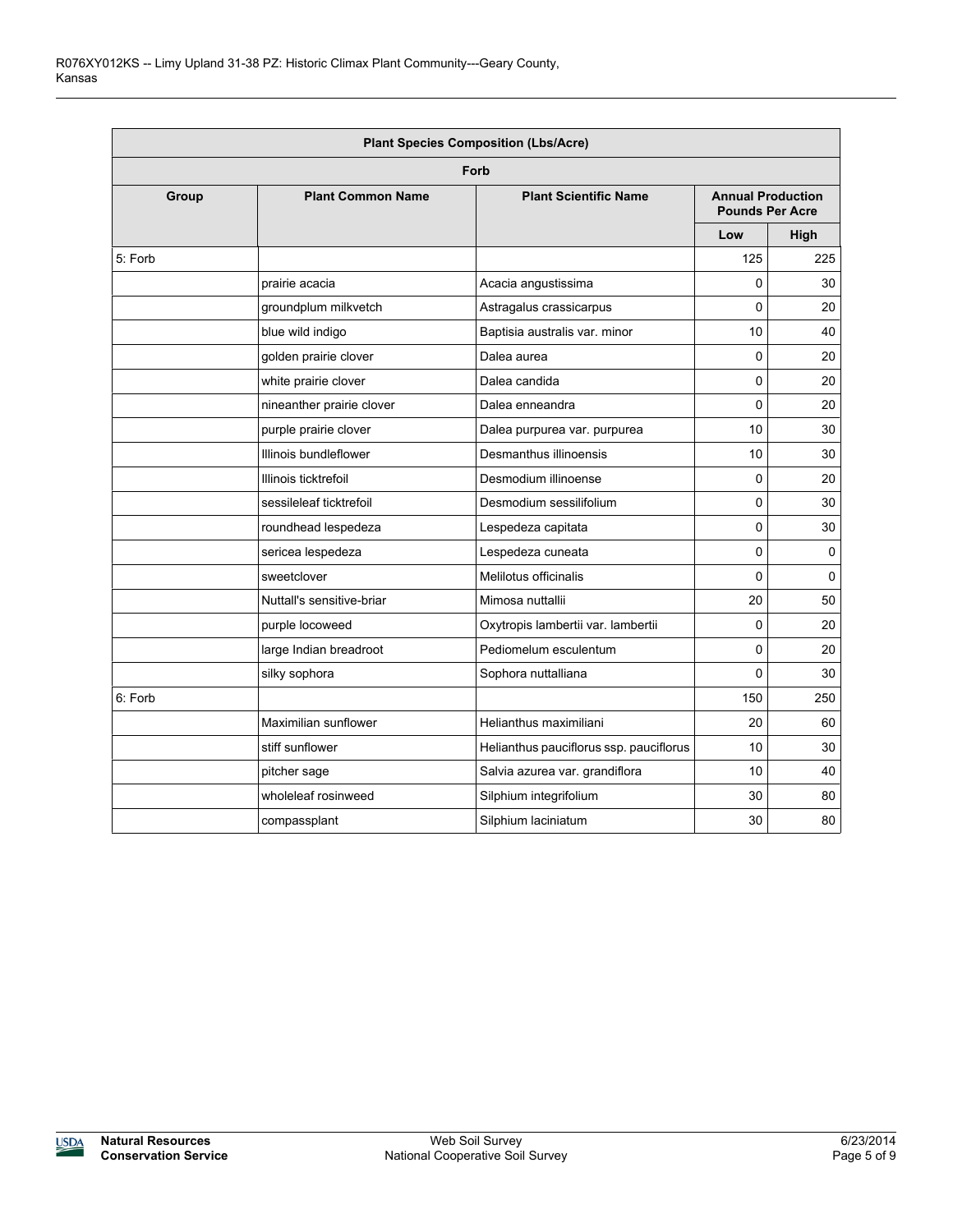| <b>Plant Species Composition (Lbs/Acre)</b> |                            |                                             |                                                    |      |  |
|---------------------------------------------|----------------------------|---------------------------------------------|----------------------------------------------------|------|--|
|                                             |                            | Forb                                        |                                                    |      |  |
| Group                                       | <b>Plant Common Name</b>   | <b>Plant Scientific Name</b>                | <b>Annual Production</b><br><b>Pounds Per Acre</b> |      |  |
|                                             |                            |                                             | Low                                                | High |  |
| 7: Forb                                     |                            |                                             | 75                                                 | 150  |  |
|                                             | common yarrow              | Achillea millefolium                        | 0                                                  | 30   |  |
|                                             | annual ragweed             | Ambrosia artemisiifolia                     | $\mathbf 0$                                        | 10   |  |
|                                             | prairie broomweed          | Amphiachyris dracunculoides                 | $\mathbf 0$                                        | 20   |  |
|                                             | field pussytoes            | Antennaria neglecta                         | 0                                                  | 20   |  |
|                                             | white sagebrush            | Artemisia Iudoviciana                       | 0                                                  | 30   |  |
|                                             | common milkweed            | Asclepias syriaca                           | 0                                                  | 20   |  |
|                                             | butterfly milkweed         | Asclepias tuberosa                          | 0                                                  | 40   |  |
|                                             | whorled milkweed           | Asclepias verticillata                      | 0                                                  | 20   |  |
|                                             | green antelopehorn         | Asclepias viridis                           | 0                                                  | 30   |  |
|                                             | false boneset              | Brickellia eupatorioides                    | 0                                                  | 20   |  |
|                                             | purple poppymallow         | Callirhoe involucrata                       | 0                                                  | 30   |  |
|                                             | yellow sundrops            | Calylophus serrulatus                       | 0                                                  | 20   |  |
|                                             | downy paintedcup           | Castilleja sessiliflora                     | $\mathbf 0$                                        | 20   |  |
|                                             | wavyleaf thistle           | Cirsium undulatum                           | 0                                                  | 30   |  |
|                                             | golden tickseed            | Coreopsis tinctoria                         | $\Omega$                                           | 20   |  |
|                                             | Carolina larkspur          | Delphinium carolinianum ssp.<br>virescens   | $\Omega$                                           | 10   |  |
|                                             | blacksamson echinacea      | Echinacea angustifolia var.<br>angustifolia | 10                                                 | 60   |  |
|                                             | pale purple coneflower     | Echinacea pallida                           | 10                                                 | 80   |  |
|                                             | buckwheat                  | Eriogonum                                   | 0                                                  | 20   |  |
|                                             | Leavenworth's eryngo       | Eryngium leavenworthii                      | 0                                                  | 30   |  |
|                                             | prairie fleabane           | Erigeron strigosus                          | 0                                                  | 30   |  |
|                                             | Texas goldentop            | Euthamia gymnospermoides                    | 0                                                  | 20   |  |
|                                             | snow on the mountain       | Euphorbia marginata                         | 0                                                  | 30   |  |
|                                             | shaggy dwarf morning-glory | Evolvulus nuttallianus                      | 0                                                  | 20   |  |
|                                             | scarlet beeblossom         | Gaura coccinea                              | $\mathsf 0$                                        | 30   |  |
|                                             | velvetweed                 | Gaura parviflora                            | 0                                                  | 10   |  |
|                                             | firewheel                  | Gaillardia pulchella                        | 0                                                  | 20   |  |
|                                             | Carolina geranium          | Geranium carolinianum                       | 0                                                  | 20   |  |
|                                             | curlycup gumweed           | Grindelia squarrosa                         | 0                                                  | 20   |  |
|                                             | diamondflowers             | Stenaria nigricans var. nigricans           | 0                                                  | 20   |  |
|                                             | prairie sunflower          | Helianthus petiolaris                       | $\mathsf 0$                                        | 20   |  |
|                                             | hairy false goldenaster    | Heterotheca villosa var. villosa            | 0                                                  | 20   |  |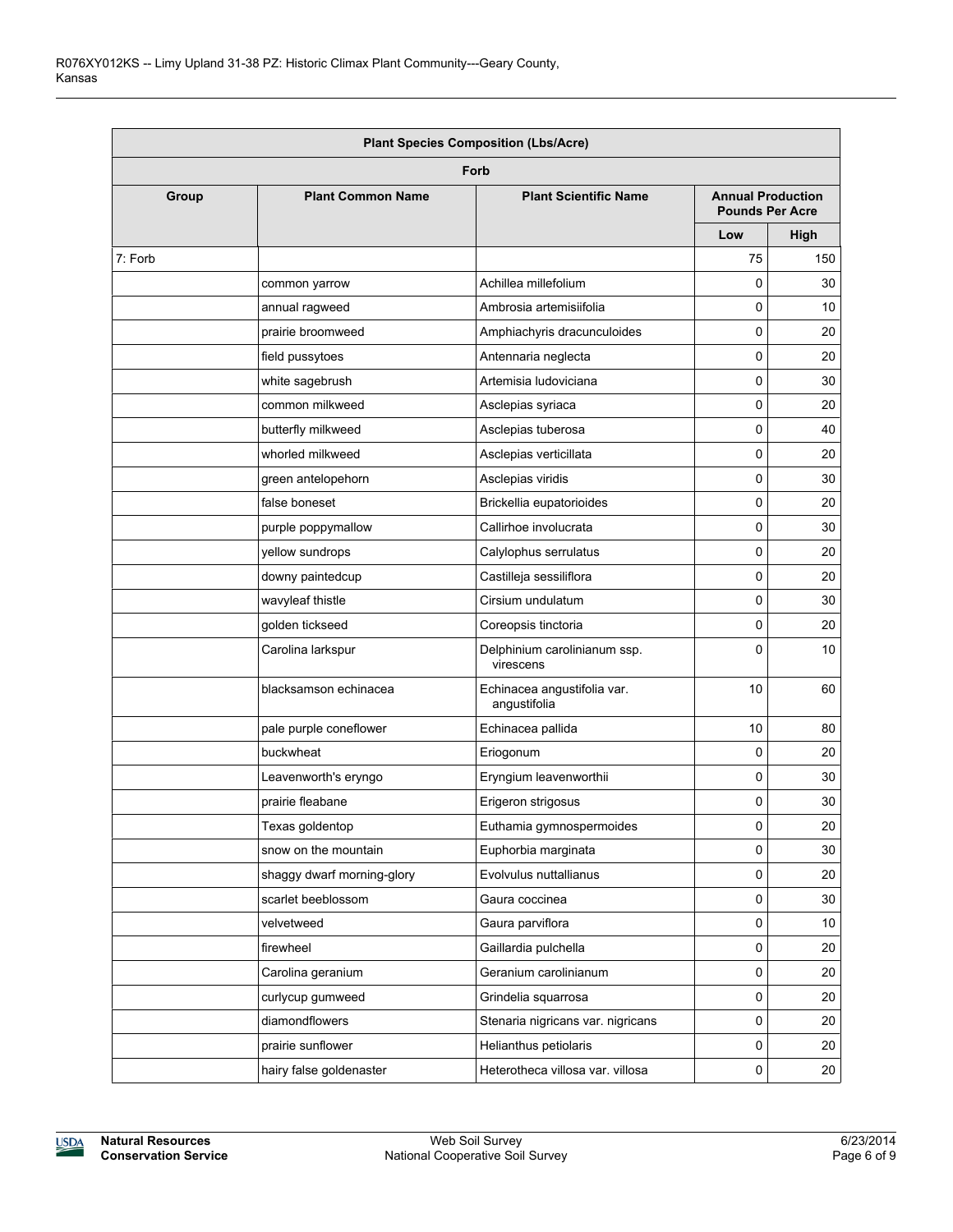| <b>Plant Species Composition (Lbs/Acre)</b> |                               |                                             |                          |                        |  |  |
|---------------------------------------------|-------------------------------|---------------------------------------------|--------------------------|------------------------|--|--|
|                                             |                               | Forb                                        |                          |                        |  |  |
| Group                                       | <b>Plant Common Name</b>      | <b>Plant Scientific Name</b>                | <b>Annual Production</b> | <b>Pounds Per Acre</b> |  |  |
|                                             |                               |                                             | Low                      | High                   |  |  |
|                                             | Carolina woollywhite          | Hymenopappus scabiosaeus var.<br>corymbosus | 0                        | 20                     |  |  |
|                                             | tall blazing star             | Liatris aspera                              | 0                        | 40                     |  |  |
|                                             | Berlandier's yellow flax      | Linum berlandieri                           | 0                        | 10                     |  |  |
|                                             | meadow flax                   | Linum pratense                              | $\Omega$                 | 10                     |  |  |
|                                             | dotted blazing star           | Liatris punctata                            | 10                       | 40                     |  |  |
|                                             | rush skeletonplant            | Lygodesmia juncea                           | 0                        | 20                     |  |  |
|                                             | chickenthief                  | Mentzelia oligosperma                       | 0                        | 10                     |  |  |
|                                             | beebalm                       | Monarda                                     | 0                        | 20                     |  |  |
|                                             | cutleaf evening primrose      | Oenothera laciniata                         | 0                        | 20                     |  |  |
|                                             | stiff goldenrod               | Oligoneuron rigidum                         | 0                        | 30                     |  |  |
|                                             | common yellow oxalis          | Oxalis stricta                              | 0                        | 10                     |  |  |
|                                             | prairie groundsel             | Packera plattensis                          | 0                        | 20                     |  |  |
|                                             | cobaea beardtongue            | Penstemon cobaea                            | 0                        | 30                     |  |  |
|                                             | white wand beardtongue        | Penstemon tubaeflorus                       | 0                        | 10                     |  |  |
|                                             | woolly plantain               | Plantago patagonica                         | 0                        | 20                     |  |  |
|                                             | upright prairie coneflower    | Ratibida columnifera                        | 0                        | 30                     |  |  |
|                                             | blackeyed Susan               | Rudbeckia hirta                             | 0                        | 30                     |  |  |
|                                             | fringeleaf wild petunia       | Ruellia humilis                             | 0                        | 30                     |  |  |
|                                             | small skullcap                | Scutellaria parvula                         | 0                        | 20                     |  |  |
|                                             | prairie blue-eyed grass       | Sisyrinchium campestre                      | 0                        | 20                     |  |  |
|                                             | Canada goldenrod              | Solidago altissima                          | 0                        | 30                     |  |  |
|                                             | Missouri goldenrod            | Solidago missouriensis                      | 10                       | 40                     |  |  |
|                                             | scarlet globemallow           | Sphaeralcea coccinea                        | 0                        | 30                     |  |  |
|                                             | false gaura                   | Stenosiphon linifolius                      | 0                        | 30                     |  |  |
|                                             | white heath aster             | Symphyotrichum ericoides                    | 10                       | 30                     |  |  |
|                                             | Fendler's aster               | Symphyotrichum fendleri                     | 0                        | 20                     |  |  |
|                                             | aromatic aster                | Symphyotrichum oblongifolium                | 0                        | 30                     |  |  |
|                                             | greenthread                   | Thelesperma                                 | 0                        | 20                     |  |  |
|                                             | yellow salsify                | Tragopogon dubius                           | 0                        | 10                     |  |  |
|                                             | prairie spiderwort            | Tradescantia occidentalis                   | 0                        | 20                     |  |  |
|                                             | clasping Venus' looking-glass | Triodanis perfoliata                        | 0                        | 20                     |  |  |
|                                             | branched noseburn             | Tragia ramosa                               | 0                        | 20                     |  |  |
|                                             | California nettle             | Urtica dioica ssp. gracilis                 | 0                        | 20                     |  |  |
|                                             | interior ironweed             | Vernonia baldwinii ssp. interior            | 10                       | 40                     |  |  |
|                                             | hoary verbena                 | Verbena stricta                             | 0                        | 20                     |  |  |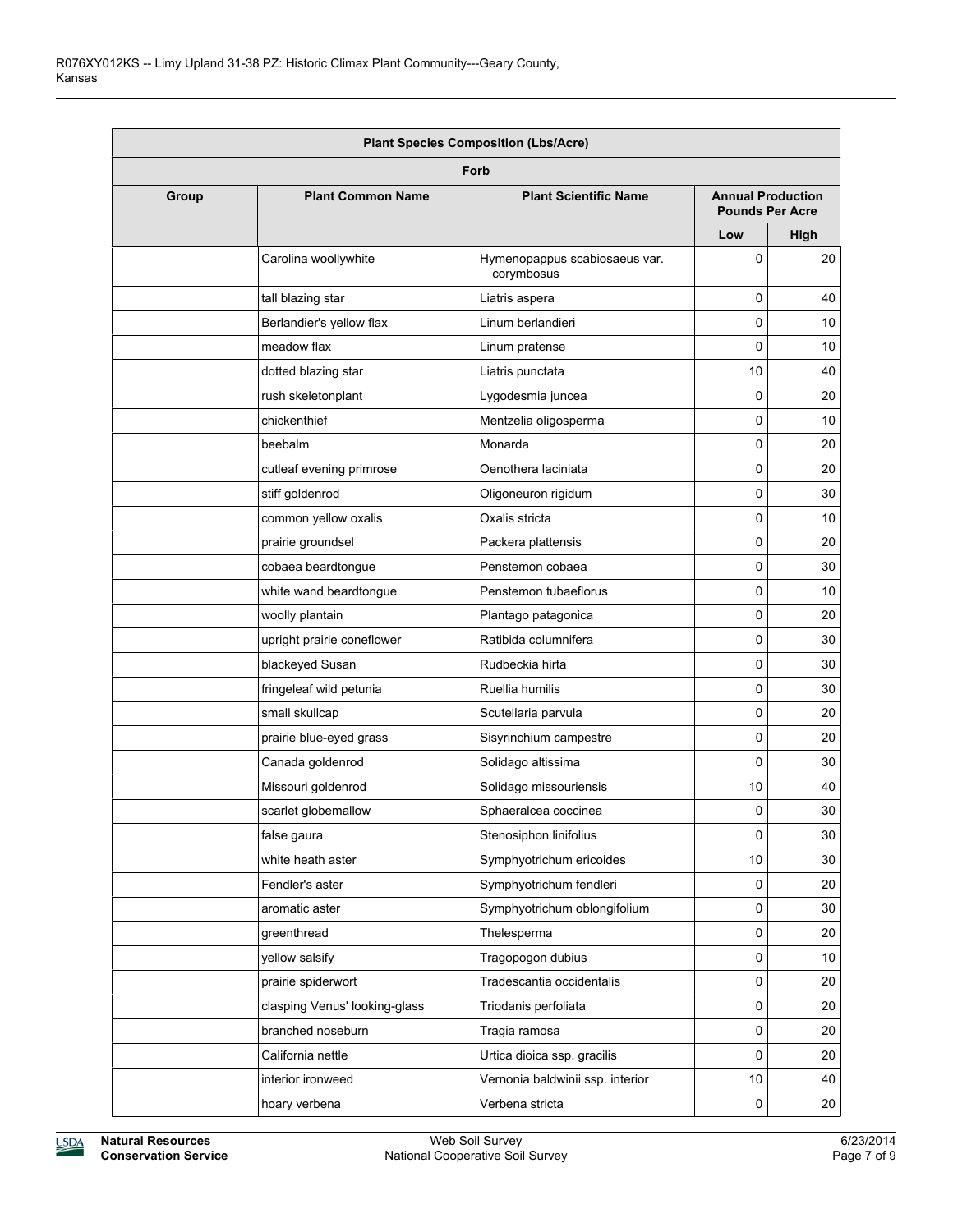| <b>Plant Species Composition (Lbs/Acre)</b> |                          |                              |                                                    |      |  |
|---------------------------------------------|--------------------------|------------------------------|----------------------------------------------------|------|--|
| Forb                                        |                          |                              |                                                    |      |  |
| Group                                       | <b>Plant Common Name</b> | <b>Plant Scientific Name</b> | <b>Annual Production</b><br><b>Pounds Per Acre</b> |      |  |
|                                             |                          |                              | Low                                                | High |  |
|                                             | common blue violet       | Viola sororia                | 0                                                  | 20   |  |

|                   | <b>Plant Species Composition (Lbs/Acre)</b> |                              |                                                    |      |  |  |  |
|-------------------|---------------------------------------------|------------------------------|----------------------------------------------------|------|--|--|--|
| <b>Shrub/Vine</b> |                                             |                              |                                                    |      |  |  |  |
| Group             | <b>Plant Common Name</b>                    | <b>Plant Scientific Name</b> | <b>Annual Production</b><br><b>Pounds Per Acre</b> |      |  |  |  |
|                   |                                             |                              | Low                                                | High |  |  |  |
| 8: Shrub/Vine     |                                             |                              | 150                                                | 225  |  |  |  |
|                   | leadplant                                   | Amorpha canescens            | 30                                                 | 100  |  |  |  |
|                   | Jersey tea                                  | Ceanothus herbaceus          | 20                                                 | 50   |  |  |  |
|                   | roughleaf dogwood                           | Cornus drummondii            | 0                                                  | 30   |  |  |  |
|                   | Missouri foxtail cactus                     | Escobaria missouriensis      | 0                                                  | 20   |  |  |  |
|                   | pricklypear                                 | Opuntia                      | 0                                                  | 20   |  |  |  |
|                   | fragrant sumac                              | Rhus aromatica var. serotina | 0                                                  | 40   |  |  |  |
|                   | winged sumac                                | Rhus copallinum              | 0                                                  | 40   |  |  |  |
|                   | smooth sumac                                | Rhus glabra                  | 0                                                  | 40   |  |  |  |
|                   | golden currant                              | Ribes aureum                 | 0                                                  | 30   |  |  |  |
|                   | prairie rose                                | Rosa arkansana               | 0                                                  | 40   |  |  |  |
|                   | coralberry                                  | Symphoricarpos orbiculatus   | 0                                                  | 50   |  |  |  |

| <b>Plant Species Composition (Lbs/Acre)</b> |                          |                                                        |     |                          |  |
|---------------------------------------------|--------------------------|--------------------------------------------------------|-----|--------------------------|--|
| <b>Tree</b>                                 |                          |                                                        |     |                          |  |
| Group                                       | <b>Plant Common Name</b> | <b>Plant Scientific Name</b><br><b>Pounds Per Acre</b> |     | <b>Annual Production</b> |  |
|                                             |                          |                                                        | Low | High                     |  |
| 9: Tree                                     |                          |                                                        |     | 0                        |  |
|                                             | eastern redcedar         | Juniperus virginiana                                   | 0   | 0                        |  |